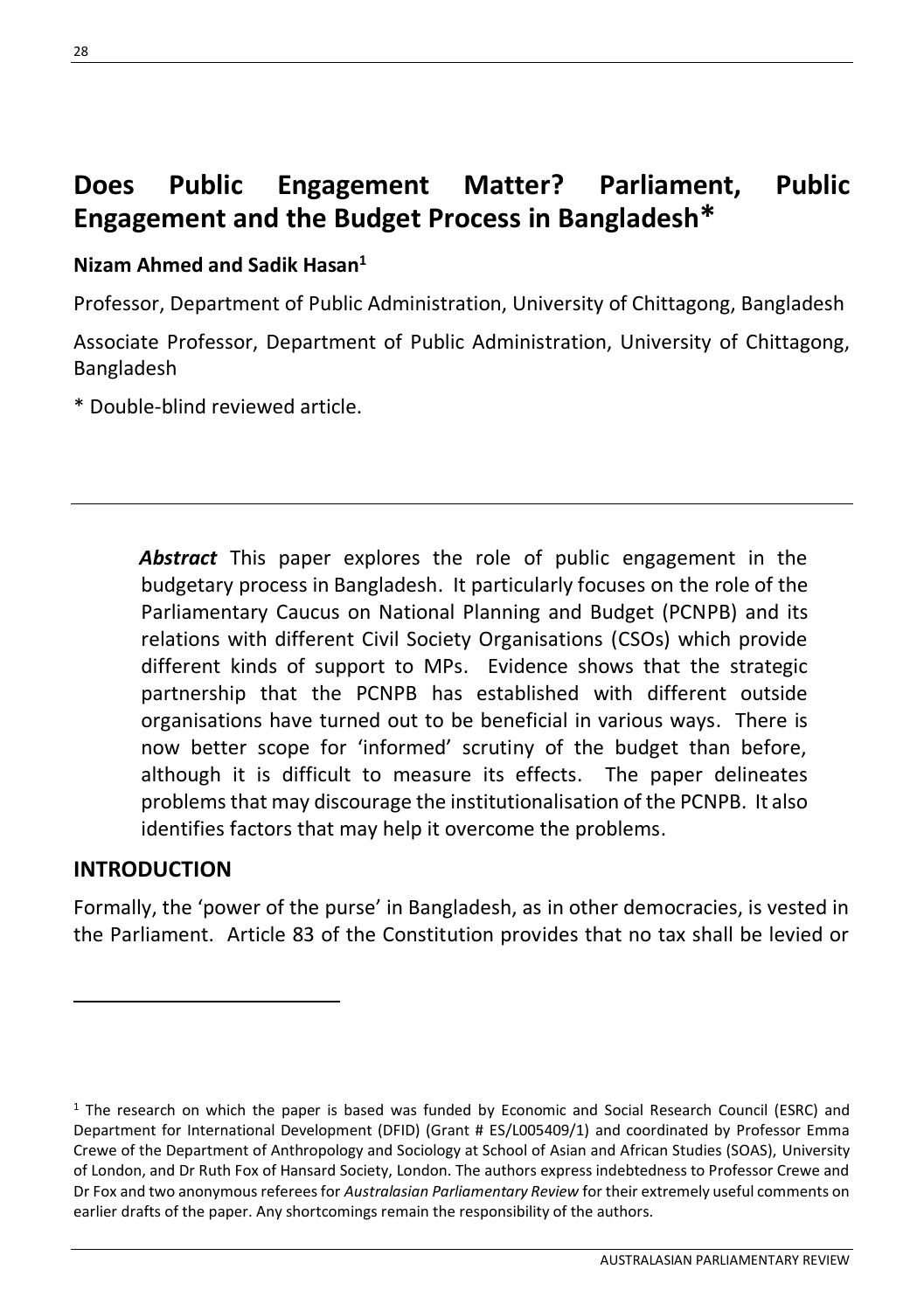collected except by or under an authority of an Act of Parliament. Nor can any expenditure be incurred except with the authorisation of the Parliament. The case for legislative participation in budgeting rests on a number of grounds. Wehner argues that not only does the constitution require that the budget be authorised by the parliament; the involvement of the Parliament in the budget-making process provides some kind of checks and balances between the executive and the legislature, enhances transparency, enables effective scrutiny, ensures participation and encourages consensus among the conflicting actors.<sup>2</sup> Greater parliamentary input into the budgetary process leads to greater government accountability and transparency, sustainable national consensus regarding macro-economic policies and greater possibilities for community-level input. Many parliaments, especially those patterned on the Westminster model, however, find it difficult to contribute much to the policy/budget process mostly for structural reasons. One way to overcome the deficiency, as experience shows, is to encourage public engagement in the budgetary process.

Public engagement requires seeking input from the public to make 'informed' decisions on matters awaiting a parliament's attention/decision as well as sharing of parliamentary outputs/information with the public.<sup>3</sup> Reasons for engaging the public with parliament are intended, among other things, to allow access the institution, to increase public understanding of parliament and its work, to broaden the range of voices heard by parliament, and potentially to enhance legitimacy.<sup>4</sup> It is especially important for democratic renewal.<sup>5</sup> Greater engagement of the public with parliament and its activities is also likely to raise the public image of parliament and parliamentarians and improve public trust in politics. 6

<sup>2</sup> Wehner, J. (2004) *Back from the Sideline: Redefining the Contribution of Legislatures to the Budget Cycle*. Washington: The World Bank Institute, 2004, pp. 2-4.

<sup>3</sup> The Hansard Society, *Parliaments and Public Engagement*. London: The Hansard Society, 2011.

<sup>4</sup> R. Kelly and C. Bochel, *Parliament's Engagement with the Public*. Briefing paper 8279. London: House of Commons, 2018.

<sup>5</sup> C. Hendriks and A. Kay, 'From "Opening Up" to Democratic Renewal: Deepening Public Engagement in Legislative Committees'. *Government and Opposition*, 54(1), 2019, pp. 25-51.

<sup>6</sup> R. Hardin, 'Government without Trust', *Journal of Trust Research*, 3, 2013, pp. 32-52; C. Leston-Bandeira, 'The Pursuit of Legitimacy as a Key Driver for Public Engagement: The European Parliament Case'. *Parliamentary Affairs,*  67, 2014, pp. 415-436.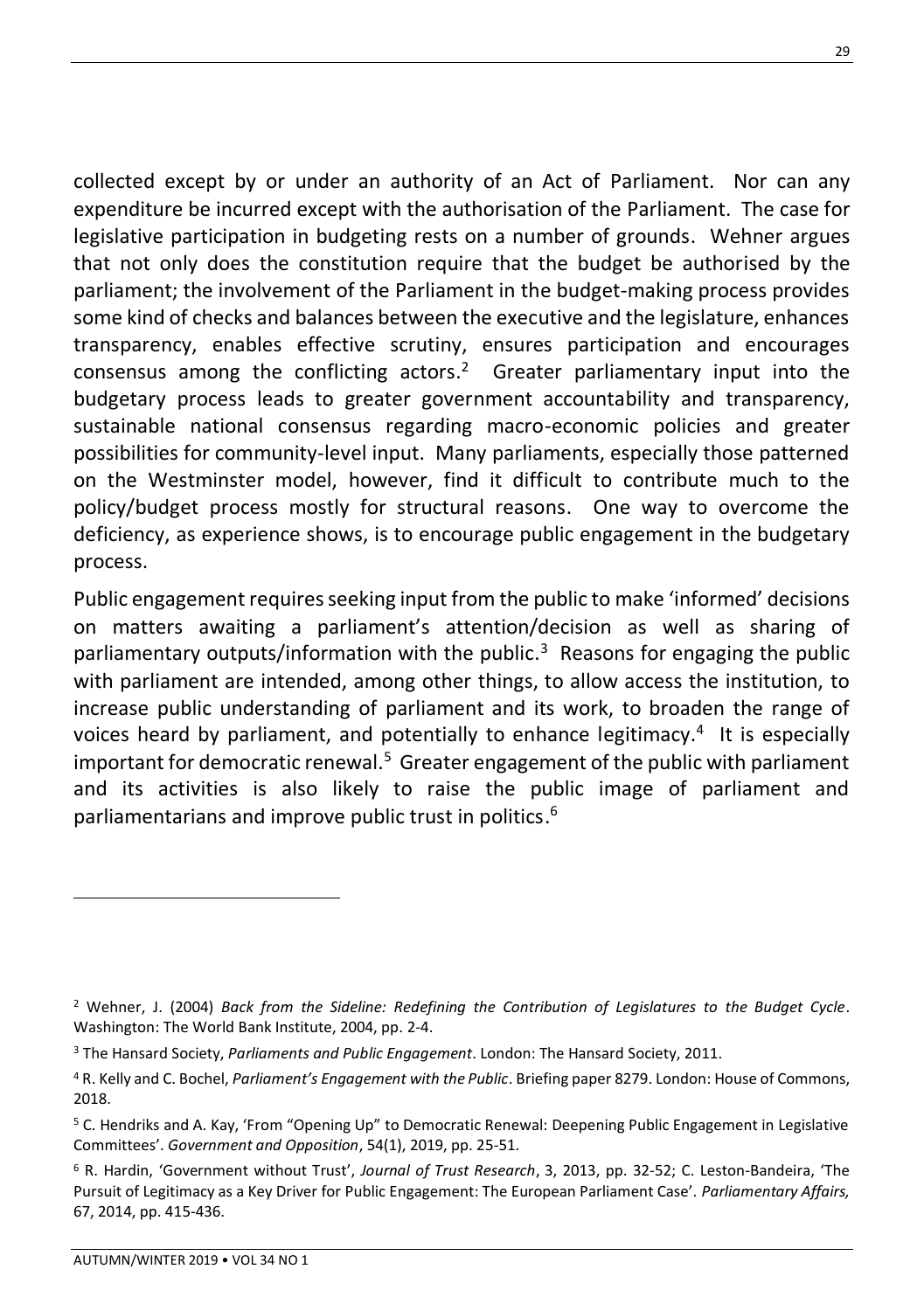There is, however, no one best way of encouraging public engagement. Differences can be noticed in the ways such engagement takes place.<sup>7</sup> The main fora of parliamentary engagement with the public include making petitions, visiting parliament, making evidence to select committees, attending public bills committee meetings, joining workshop and presentation, watching proceedings, and reporting on parliamentary activity.<sup>8</sup> The effect of these different methods will vary considerably.<sup>9</sup> Referring to petitions, Hendriks and Kay observe that these tend to replicate many of the existing socio-demographic biases in political participation, and thus they tend to attract public input from those already politically active. There is the need for improving the breadth and depth of engagement and participation:

To deepen participation means moving beyond one-way information flows, towards more deliberative conditions where communication is open, reflective and dialogical ... To broaden participation requires reaching out to everyday publics and actively recruiting under-represented or marginalised voices.<sup>10</sup>

Public engagement may be direct and/or mediated through Civil Society Organisations (CSOs). CSOs are non-state actors whose aims are neither to generate profits nor to seek governing power; they unite people to advance shared goals and interests. CSOs  $include$  nongovernment organisations  $(NGOs),<sup>11</sup>$  professional associations, foundations, independent research institutes, community- based organisations (CBOs), faith-based organisations, people's organisations, social movements, and labour unions. 12 CSOs can help MPs undertake important functions in an effective manner. These can also help them improve communication with the electorate. In return, CSOs can legitimise their involvement with different policies by collaborating with

<sup>7</sup> C. Leston-Bandeira (ed.), *Parliament and Citizen*. London: Routledge, 2013.

<sup>8</sup> Kelly and Bochel, *Parliament's* Engagement with the Public; C. Leston-Bandeira, 'How Deeply are Parliaments Engaging on Social Media'. *Information Polity*, 18(4), 2013, pp. 281-297.

<sup>9</sup> C. Leston-Bandeira and L. Thompson, 'Integrating the View of the Public into the Formal Legislative Process: Public Reading Stage in the UK House of Commons'. *Journal of Legislative Studies*, 23(4), 2017, pp. 508-528.

<sup>10</sup> Hendriks and Kay, 'From "Opening Up" to Democratic Renewal'.

<sup>11</sup> Differences between CSOs and NGOs lie in their orientation, objectives and the strategies they adopt to get things done. Generally, CSOs have a more political and policy orientation than NGOs, which often are developmentoriented and concerned with delivery of services. CSOs may also provide services but these are not as prominent as those provided by NGOs.

<sup>12</sup> Asian Development Bank, *Civil Society Organization: Source Book.* Manila: ADB, 2009, p. 1.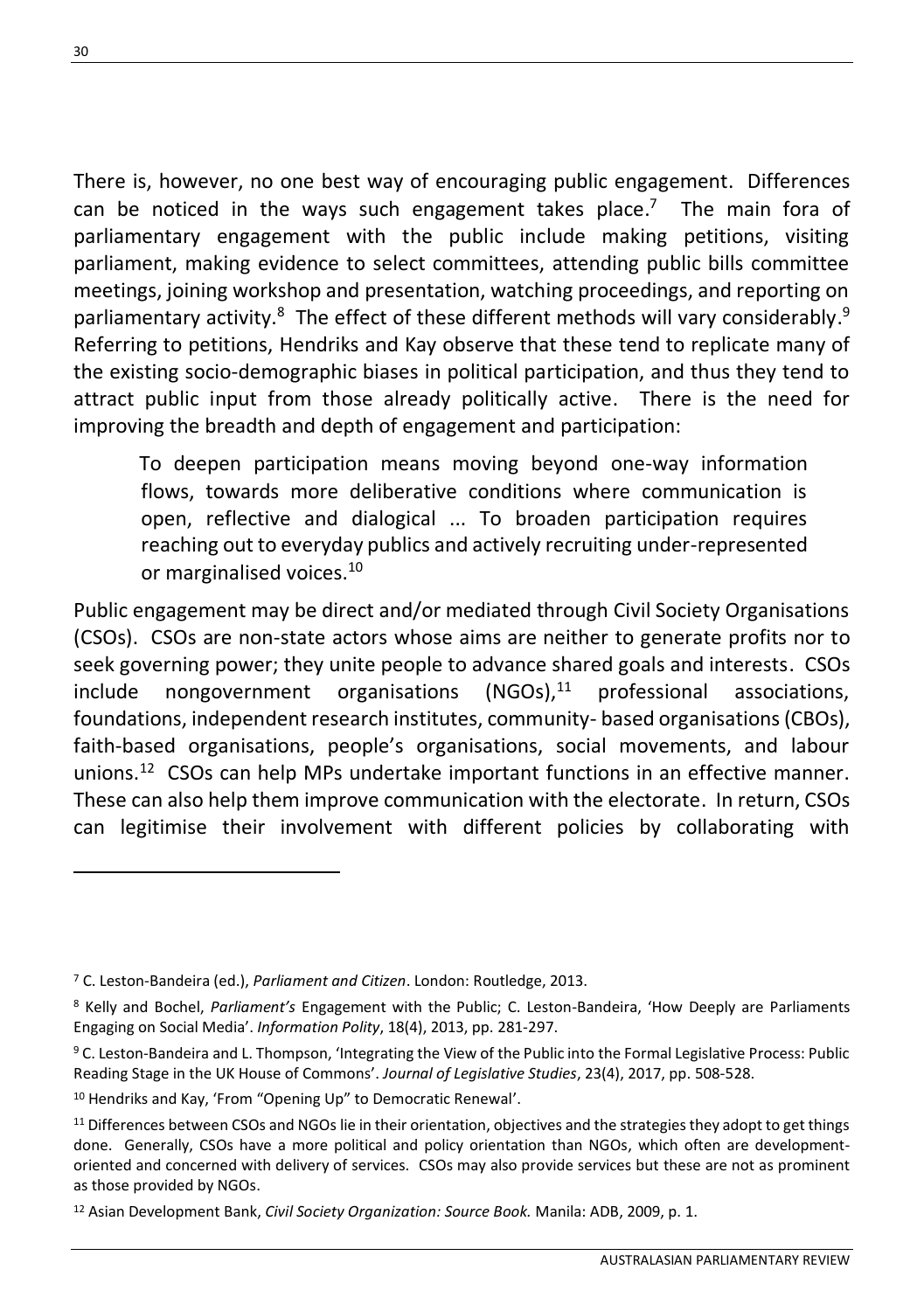parliament including its committees. Parliamentarians and CSOs can both hope to gain from mutual interaction.

Until recently, parliaments in many developing countries did not realise the potential benefits of collaboration with outside actors – CSOs and NGOs – partly due to ignorance and partly because of legal loopholes. However, under the influence of donors, these parliaments are now learning how to use different techniques as a means to engaging the public with the parliamentary and governance processes. The above observations are not intended to argue that much of what CSOs do is politically value-free. They may often engage in activities that are aimed at regime change or destabilisation, and thus may risk causing political tension and controversy. In general, however, involvement of CSOs is seen as beneficial.

### **OBJECTIVES OF THE PAPER**

This paper explores the role of public engagement in the budget process in Bangladesh, focusing particularly on the drafting and legislating stages of the budget cycle. It specifically tries to identify the roles and relations of the key actors involved in the budget-making process. Special emphasis will be given to identifying the role of the Parliamentary Caucus on National Planning and Budget (henceforth the PCNPB, or the Caucus) and examining the role of different CSOs in providing support to the Caucus and MPs. The PCNPB is an innovation of the Democratic Budget Movement (DBM), a CSO which has popularised the idea of decentralised budgeting for a long time. DBM provides the main source of support to the Caucus. SUPRO, another CSO, also has close links with the PCNPB, The Parliament Secretariat, which was not hospitable to proposals for public engagement in its activities in the past, has apparently changed its attitude now. It now voluntarily promotes public engagement, especially in budgetrelated activities. Detractors of public engagement now appreciate its need and value. This paper examines the extent to which public engagement matters in the budgetary process in Bangladesh.

#### **METHODOLOGY**

Data for this study has been collected from secondary and primary sources. Secondary sources include consultation of books, journals, and newspaper reports. Primary sources include reading of Hansard, interviews with different stakeholders, including in-depth interviews with chairs of parliamentary standing committees, members of the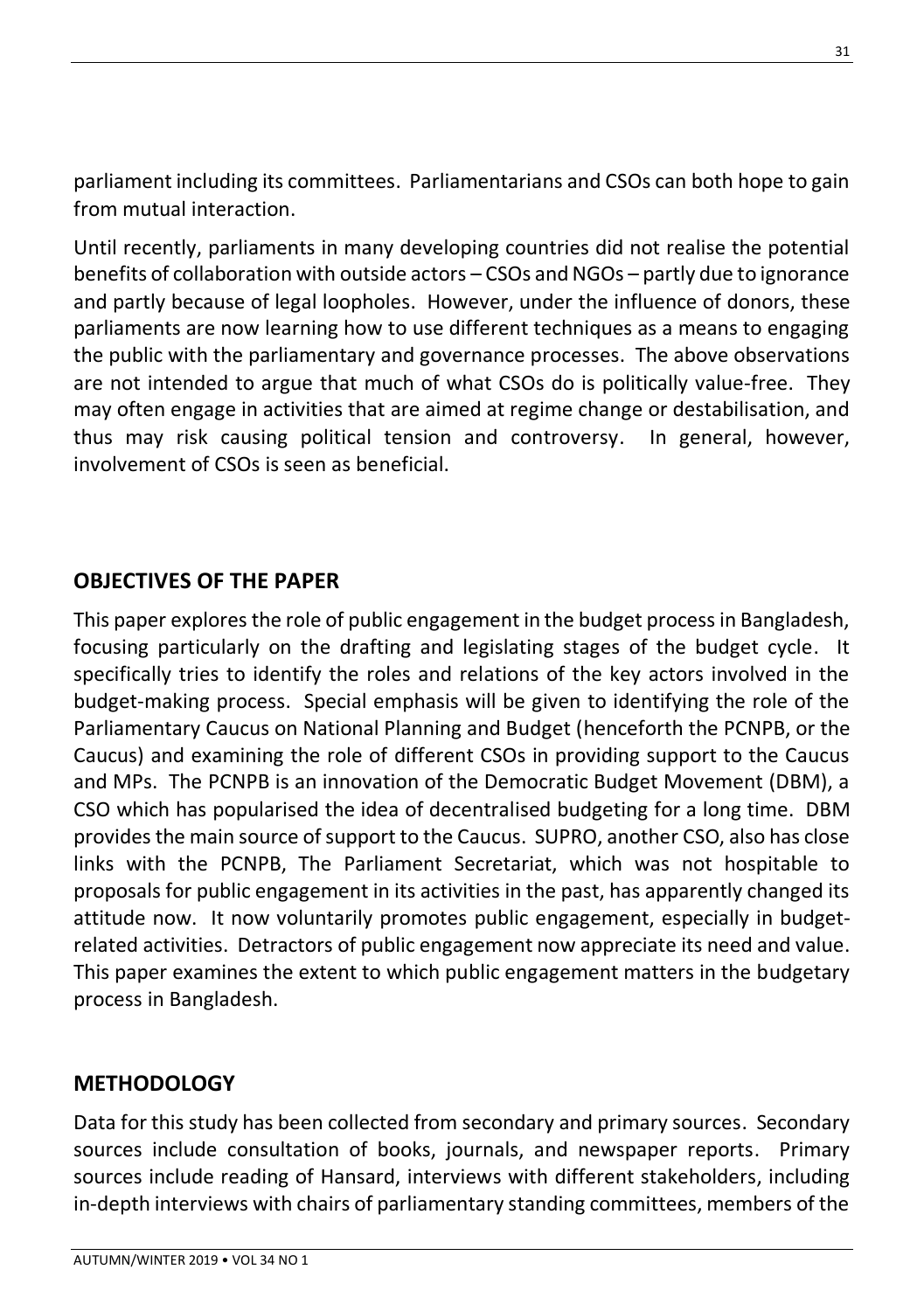PCNPB, officials of the Ministry of Finance, representatives of think tanks, and key officials of CSOs providing support to PCNPB. We held meetings with five parliamentary committee chairs including heads of different financial committees (e.g., finance, public undertakings, and estimates), heads of three NGOs/CSOs, representatives of the BEA and heads of two think tanks. In addition, we interviewed members of the PCNPB and representatives of different CSOs that provide specialised support to the Caucus. In total, we interviewed 13 MP/committee chairs, and 15 non-MP experts, mostly before and after the budget session (June-July) in 2017. Interviews were held in the offices of respondents. On average, interviews lasted an hour.

# **THE MAKING OF THE BUDGET**

The Constitution of Bangladesh provides the basic legal framework for government budgeting. It requires that the government prepare an Annual Financial Statement every financial year (which starts on 1 July and ends on 30 June) and get it approved by the Parliament. The making of the budget is essentially a bureaucratic exercise. The Finance Division of the Ministry of Finance has the overall responsibility for the preparation of the budget The Budget Wing and the Development Wing of the Ministry are respectively charged with preparing the revenue budget and the development budget. The Development Wing, however, has to prepare the estimates of development outlay in close collaboration with the Planning Commission (PC). The PC plays a dominant role in the making of the development budget. The preparation of the budget takes a long time; by the time the budget is introduced, the budget for the following year has almost been in preparation already.

Different actors and agencies both within and outside the government are involved in the budget preparation process. Within the government, three organisations – the Internal Resources Division (IRD)/National Board of revenue (NBR), the External Relations Division (ERD) and the Planning Commission – play a crucial role. The IRD/NBR is mainly concerned with mobilising resources from the internal sources; while the ERD negotiates with bilateral and multilateral donors, seeking foreign aid and assistance mostly to finance development projects included in the Annual Development Program (ADP). The way these agencies behave will largely influence the budgetary process, especially in respect of the financing of the budget.

The budget cycle has two phases: Phase 1, when the budget is determined in aggregate form (size); and Phase 2, when details of ministry allocations are discussed. Phase 1 discussion mostly focuses on fiscal, monetary and external finance issues. A Coordination Council, headed by the Minister for Finance, and consisting of the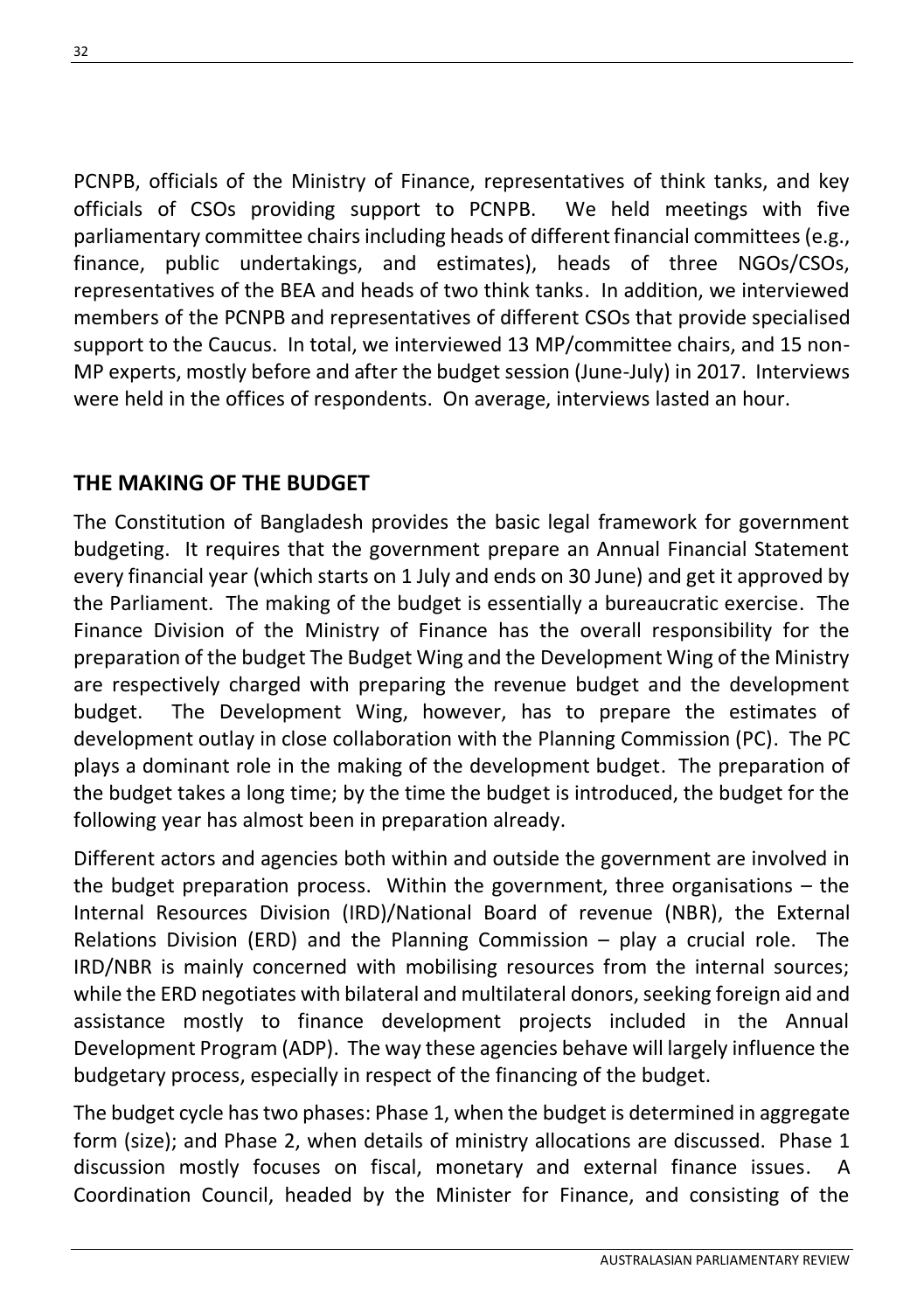Minister for Commerce, Bangladesh Bank Governor, Secretary, Finance Division, Secretary, Internal Resources Division, and Member (Program) of the Planning Commission as members, is charged with exploring these issues. The Council is responsible for:

- coordinating the macro-economic framework including fiscal, monetary and exchange rate strategies and policies;
- ensuring consistency among macro-economic targets of growth, inflation and fiscal, monetary and external accounts; and
- meeting for the purposes of clauses (a) and (b) before the finalisation of the budget to determining the extent of public sector borrowing taking into account credit requirements of the private sector, monetary expansion based on projected growth, price inflation, and net foreign assets of the banking system.<sup>13</sup>

The Bangladesh Bank is responsible for placing before the Coordination Council relevant data relating to monetary expansion and government borrowing from the banking system, and the assessment of the Bangladesh Bank regarding the impact of economic policies of the government on monetary aggregates and balance of payments. The Ministry of Finance brings to the notice of the Co-ordination Council the impact of tax, budget and debt management policies on overall macro-economic situation.

The Budget Monitoring and Resource Committee headed by the Finance Minister is at the helm during Phase 2. All 10 relevant ministries/divisions are represented on the Committee. The Committee coordinates overall resource mobilisation and expenditure program of the government. Intra-governmental consultation on the budget between the Finance Division (FD) and the agencies, where the latter are allowed to discuss their needs with the Ministry, is also held at this phase. Taking into account the actual expenditures of the past six months and other relevant factors, estimates are finalised at the budget meetings. These two phases remain the exclusive prerogative of bureaucrats and professionals. There is no third party involvement or consultation at these phases.

<sup>13</sup> Bangladesh Parliament, *Rules of Procedure Parliament of the People's Republic of Bangladesh*. Dhaka: Parliament Secretariat, 2007.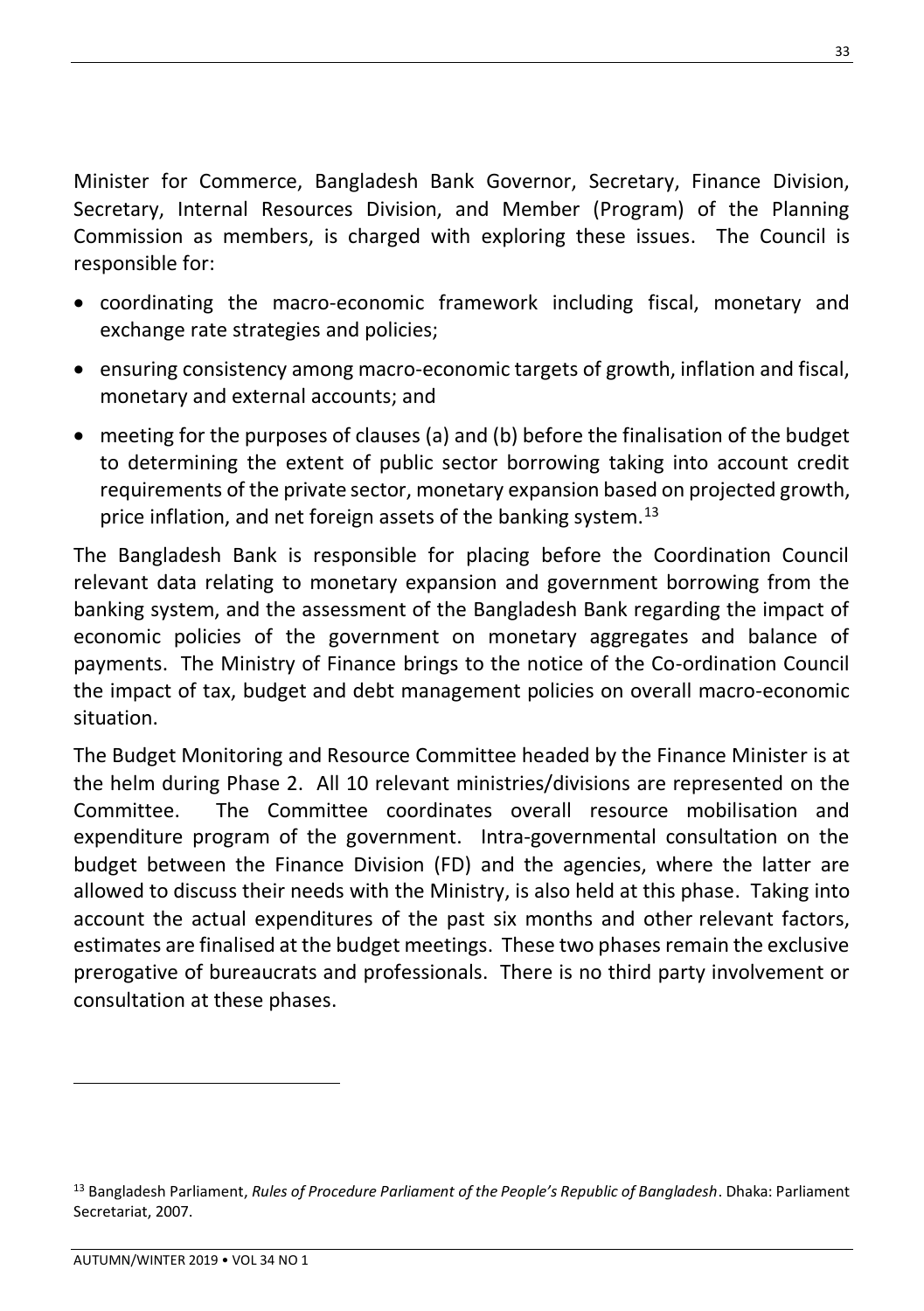# **PRE-BUDGET CONSULTATION AND PUBLIC ENGAGEMENT IN THE BUDGET PROCESS**

Until recently, rarely was there any scope for public consultation on the budget. Budgeting was essentially seen as a bureaucratic exercise. However, although the budget is still heavily influenced by the bureaucracy, a new trend – consultation with outside stakeholders – is emerging. The Finance Minister now routinely holds prebudget consultation meetings with different organisations usually between March and May, although the effect of such consultation is difficult to measure. The consultation meetings held with different groups are as follows: top economic think tanks, NGO leaders, parliamentary committee chairs, economic reporter's forum, renowned economists, top bureaucrats and representatives of national daily newspapers. Immediately after the consultations, Ministry of Finance officials prepare a summary of the main points discussed in each meeting and submit it to the Finance Minister. After the conclusion of these meetings, the Finance Ministry prepares a statement, classifying the recommendations into different groups with comments on their implementation status, and submits it to the Finance Minister.

It is difficult to identify the extent to which pre-budget consultations are merely 'public relations exercises' or whether they provide real inputs to the making of the budget. Those attending these consultation meetings have mixed feelings. Some argue that they have to attend such meetings without much preparation. The fault, however, does not lie only with the stakeholders; the Finance Ministry itself has also to accept the blame to a certain extent. As one parliamentary standing committee chair observed:

I wasn't even in Dhaka when I got the call to have a pre-budget meeting with the Finance Minister. I was in my constituency. The call was made just a day before the meeting was scheduled to be held. What can you do in such a situation? I did not attend this year's meeting as I wasn't prepared for it.

Some other parliamentary committee chairs observed that such consultation meetings do not yield any positive results, even when stakeholders are notified about meetings in advance. One reason is that such meetings are held very late – just before the start of the budget session. There is not much scope to influence the policies and principles underlying the preparation of the budget, or even expenditure decisions. The Finance Minister occasionally accepts proposals for variations in taxation proposals, but rarely does he look with favour at proposals for changes in expenditure decisions.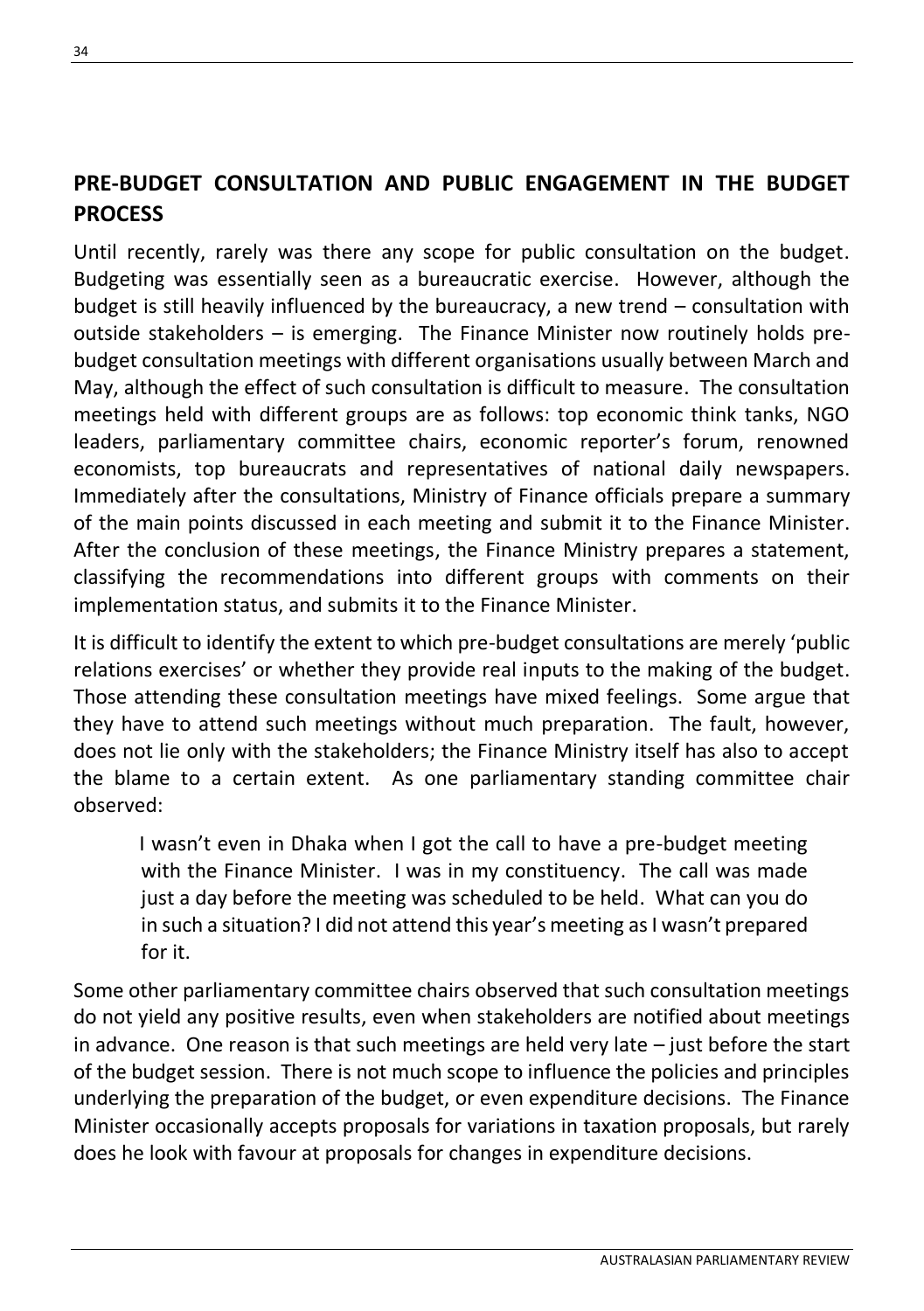The Bangladesh Economic Association (BEA), which has traditionally been consulted by the Finance Minister, has an extremely negative view of the process. One senior official of the BEA interviewed for this study observed:

Consultation does not have any use; it is non-functioning ... it is essentially a show, a tactic of fooling the people... the Minister will do what he wants to do... the bureaucrats will do what they want to do... nothing else will happen'. Referring to the mode of consultation the BEA official observed: 'it is bogus ... bullshit.... you invite so many people in a meeting that its spirit is lost ... different people say different things and at the end of the day you achieve nothing ... no concrete result follows.

He suggested that what was needed was to hold separate meetings [much in advance of the budget session] with different groups of people and then to include their views [s much as possible] in the budget. He stressed on the need for consultation with officials working at the grassroots.

Not everyone attending such meetings, however, consider them mere 'eye wash'. Some consider pre-budget consultation meetings useful and beneficial. One senior official of a think tank – the Policy Research Institute (PRI) – observed:

The Finance Minister is a good listener; he often takes notes and asks supplementary questions. He does not usually contest or defend anything; he holds consultation with an open mind. It is not that he accepts everything that is proposed. What is important is that the Finance Minister never interrupts while others are taking. What he does is to ask for further explanation of a particular point.

Asked to comment on the result of consultation, the PRI official observed:

It would be too much to expect any major influence on the thrust of the budget or principles underlying the budget. What can realistically be expected is to have some changes here and there, although these are not always insignificant; these are needed to fine-tune the budget … We make lot of suggestions, some of which are accepted, and some rejected. But the consultation continues and there is scope for follow up consultation after the budget is passed.

NGO officials argue that consultation meetings have several advantages. One major advantage, argues an NGO top official who has attended consultation meetings, is that 'it provides an opportunity to the outsiders [like us] to make their points/ arguments known to the government. Although there is no guarantee that their proposals will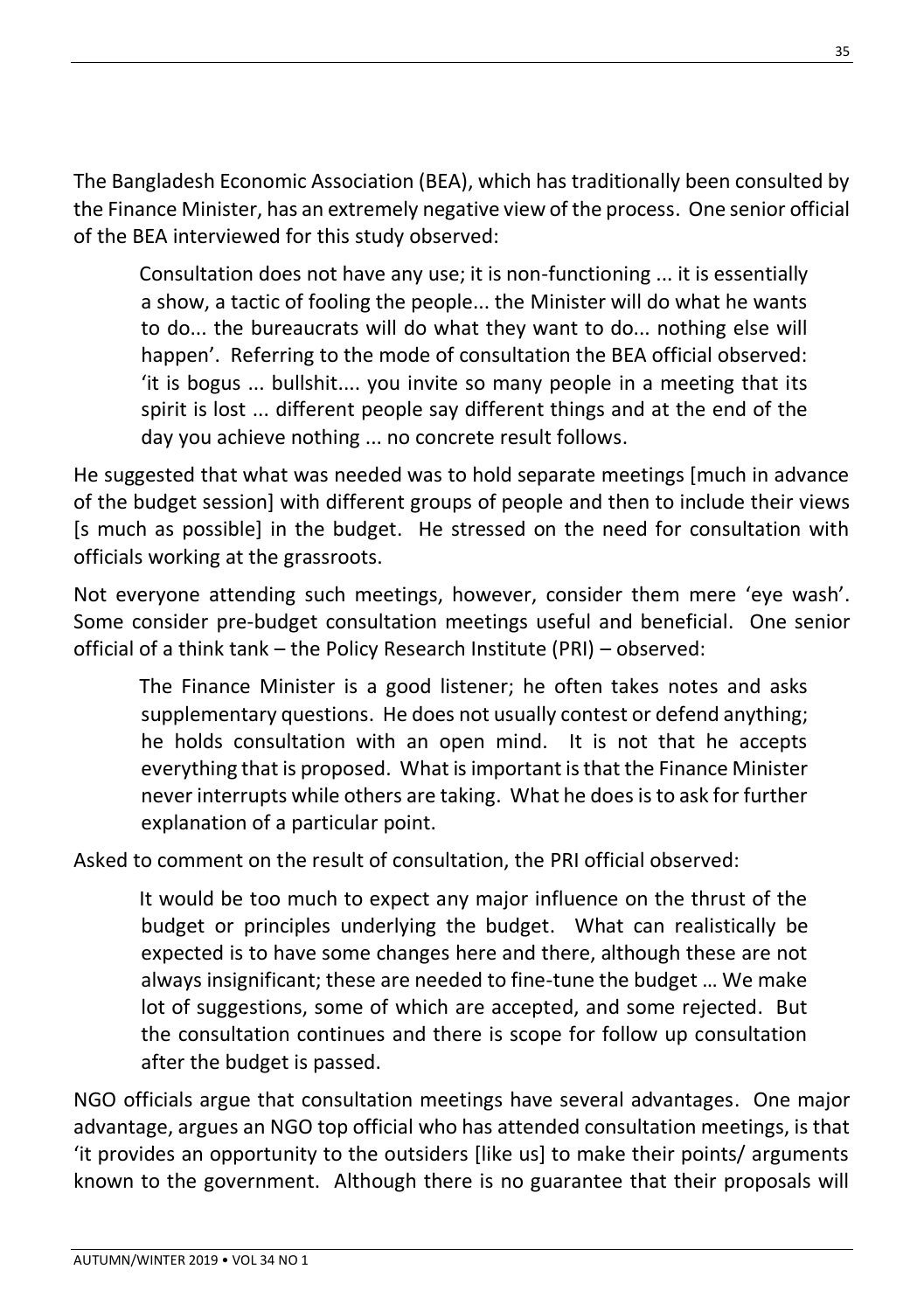always be accepted, these meetings nevertheless provide an opportunity for sharing of ideas and opinion'.

In general, pre-budget consultation takes place mostly after final decisions have been taken on the main trust of the budget, influenced largely by political/ideological commitments of the party in power, and by bureaucratic preferences. Whatever changes are made in the budget relate mostly to sources of income, not to heads of expenditure. Officials of the Finance Ministry interviewed for the purpose of this study have also observed that pre-budget consultation does not lead to any serious action. Consultation is done mostly to get to know the viewpoints of different stakeholders and there is not much scope to make any substantive change to the budget to accommodate their opinions. Those attending such meetings try to raise demands that concern them or their organisations, rather than discussing the overall nature of the budget. The list of demands made by different groups of stakeholders during their meetings with the Finance Minister can be considered as something like 'shopping lists'. These focus less on policy and more on delivery of goods and services.

Parliamentary committee chairs are no exception to this. There is no single indication of committee chairs asking for the strengthening of parliamentary control of the budget. In fact, they do not seem to be aware of this fundamental aspect of budgetary process. Like other stakeholders, committee chairs were also found to be more concerned with raising allocations for diversifying activities of the ministries that their committees shadowed. They do not appear to be much oriented to important policy issues confronting them.

# **THE PARLIAMENTARY STAGES OF THE BUDGET PROCESS**

The budget in the Parliament follows a number of steps – presentation, general discussion, discussion on demands for grants, and passage. Every year, the Finance Minister presents a budget to the Parliament. It is usually placed in early June. In the first part of the two-part budget speech, the Finance Minister provides an elaborate and up-to-date account of the state of the economy and polity. In the second part of the speech, the Finance Minister provides details of the proposed fiscal measures. He also introduces the finance bill on the budget day. No discussion on the budget takes place on the day in which it is presented to the House. After the presentation of the budget, the House is usually adjourned for a few days in order to give members enough time to go through the main budget statement as well as other documents so that they can participate in the other stages of the budget process in a productive manner.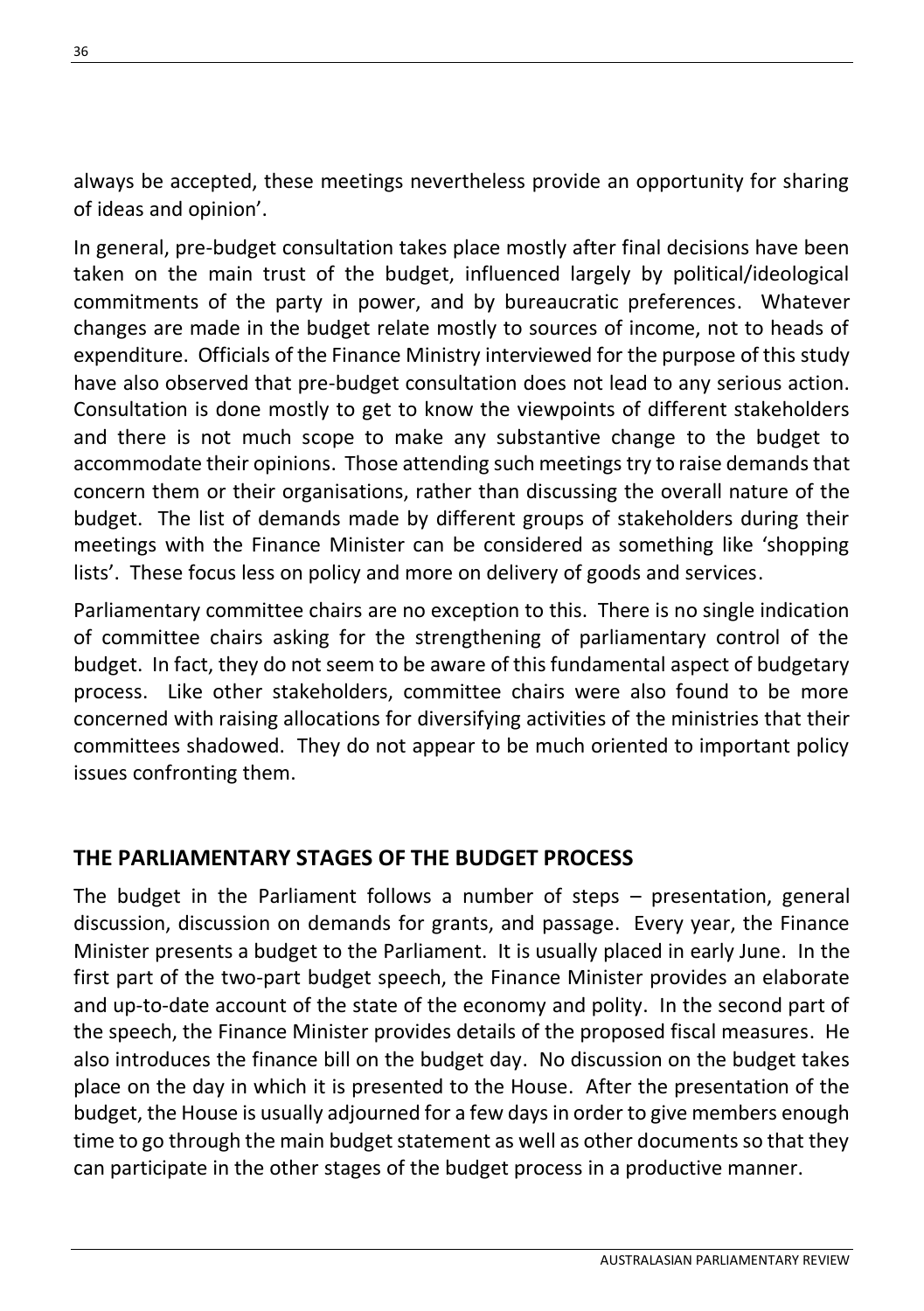The second stage usually begins with a general discussion on the supplementary budget, which may continue for a few days. The general discussion on the new budget may also start before the discussion on the supplementary budget is completed. Experience, however, shows that in most cases, it commences before the vote on demands for grants of the supplementary budget begins. The *Rules* provide that only the broad outlines of the budget and principles and policies underlying it can be discussed at this stage. No motion can be moved nor can the budget be submitted to the vote of the House at this stage. The Speaker can prescribe a time-limit for speeches. The general discussion, which normally continues for several days, provides the most important opportunity to the members to express their views on the whole of the budget; they are entitled to raise and discuss any issue they consider important.

It is only during the general discussion on the budget that the backbenchers have a chance to speak in the House in the way they want. Usually more time is allotted for the general discussion of the budget than for other stages. More MPs are allowed to speak in the budget session that at any other time of the year; they are also allowed to speak longer during the budget discussion than at any other time. Experience shows that members frequently use the opportunity to raise controversial issues that are unrelated to the budget. In fact, Speakers of the successive Parliaments have frequently advised members of the need to refer to issues that are more focused on the budget.

The third stage of the budget process commences with the discussion on demands for grants and appropriations. Usually a separate demand for grants is proposed for each ministry; the Finance Minister, however, can include in one demand grants proposed for more than one ministry. The *Rules* do not allow any motion aimed at increasing expenditure. Nor can any motion be moved for altering the destination of a grant. It is at this stage the members can move motions to reduce expenditure. The *Rules* allow the members to move three types of motions for expenditure cuts. These are referred to as policy cuts, economy cuts and token cuts. Members move a large number of cut motions but only a small percentage of such motions are accepted. Those that are accepted do not have any realistic prospect of being passed; these are either defeated along party lines or are withdrawn by members. After the votes on cut motions, the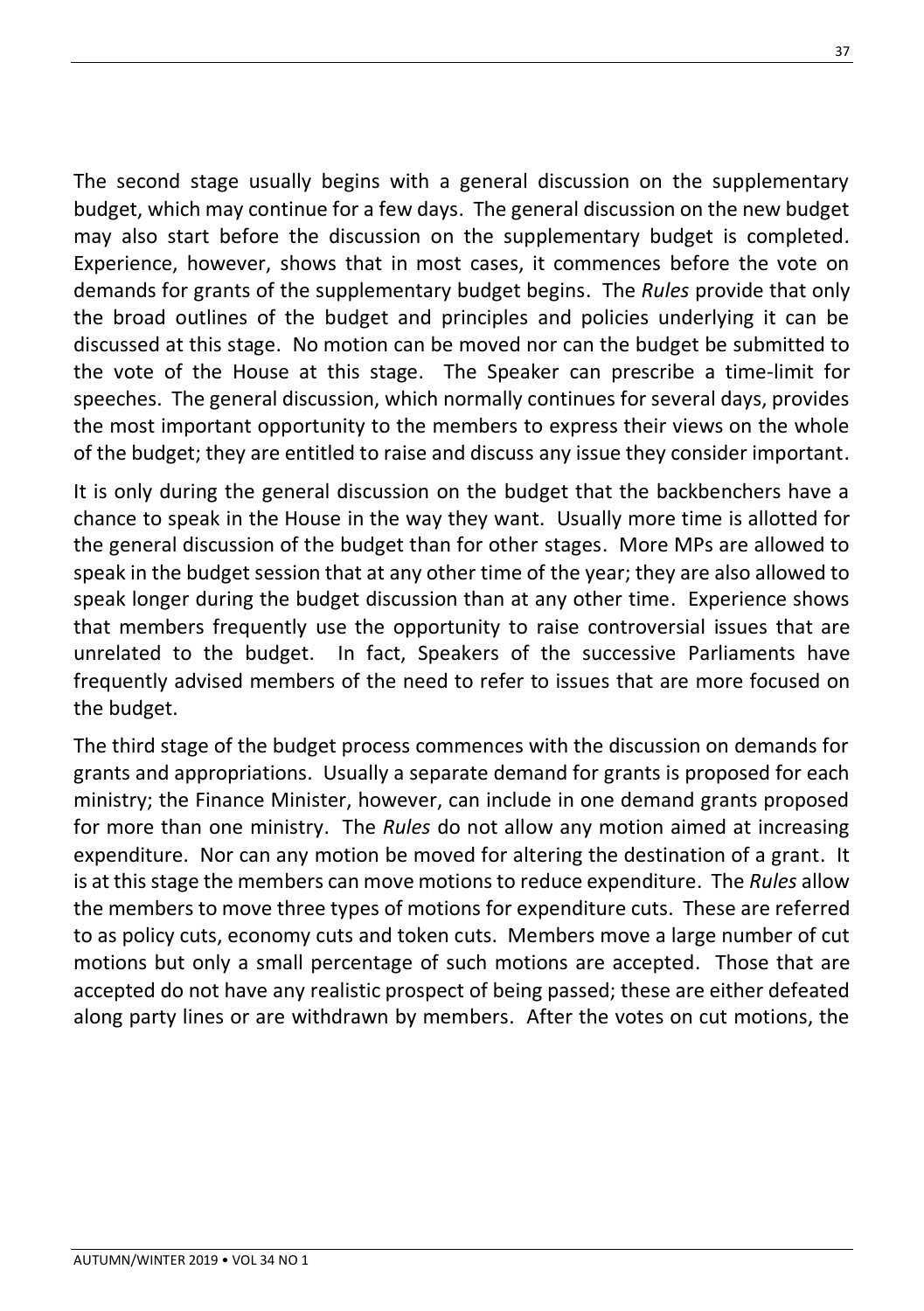Finance Minister moves the Appropriation Bill, which is invariably passed. This marks the end of the budget process in Parliament.<sup>14</sup>

#### **THE BUDGET IN THE PUBLIC DOMAIN**

After its announcement, the budget becomes a public document. Until recently, formal deliberation on the budget outside of the House was an exception. Traditionally, Opposition parties condemned the budget as an 'anti-poor' policy, and often called *hartals* (work stoppages) to register their protest; while the Government and its supporters lauded the budget as an example of Government achievement in moving the country forward. There was not much scope for informed public scrutiny of the budget.

The situation, however, has changed over the years, with some local think tanks/CSOs, particularly Centre for Policy Dialogue (CPD), *Unnayan Samannaya*, and Policy Research Institute (PRI), making in-depth comments on the budget immediately after its introduction in the House. *Unnayan Samannaya* has also played an important role in providing technical support to the MPs during the budget session by helping the Parliament Secretariat organise a help desk, which lawmakers have found very useful. The help desk offers help to all MPs who need it. Statistics show that the number of MPs turning to the help desk has increased over the years – from 50 in 2012 to 97 in 2013 and 134 in 2014.

An evaluation carried out by USAID observed: 'MPs and staff who are involved in that process uniformly stated that the Help Desk has enabled MPs to deliver more factbased, relevant budget speeches than previously, when the statements tended to be based on political platitudes instead of facts and figure'.<sup>15</sup> *Unnayan Samannaya* assists the Parliament's help desk in producing a variety of written products, including preparing budget speeches to assist MPs in understanding the budget process and key issues. Among these are compendiums on the national budget and the national development plan, which serve as references for MPs and staff on the budget process and development planning; mid-term analyses of the budget; budget notes on key

<sup>14</sup> Bangladesh Parliament, *Rules of Procedure*.

<sup>15</sup> USAID, *Final Performance Evaluation of the Promoting Democratic Institutions and Practices Project*. Dhaka: USAID, 2015, p. 18.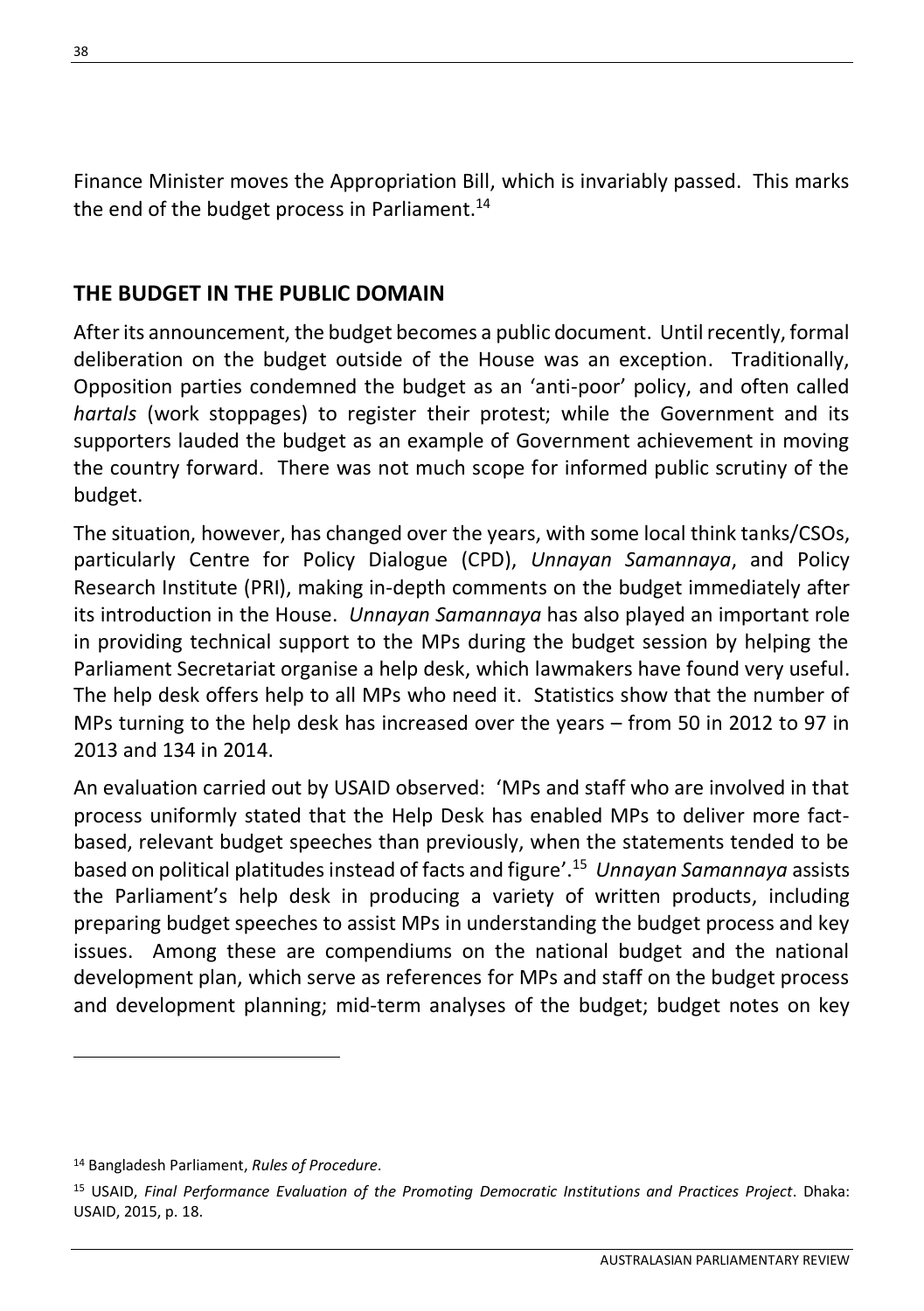sectors; newspaper clippings of budget analysis; and a booklet analysing the overall budget called *How About This Year's Budget?*.

Deliberations by different CSOs on the budget provide an important source of information that was not available until recently. Some CSOs specialise in budgetrelated issues, of which Democratic Budget Movement (DBM) is the most important. SUPRO (Campaign for Good Governance) also organises pre-budget and post-budget consultations in different parts of the country. Both organisations have in recent years used the PCNPB as a mechanism to promote their ideals. The PCNPB can be considered the 'brain-child' of DBM, which has long popularised the idea of decentralised budgeting. It provides secretarial support to PCNPB which includes, among other things, helping it organise pre-budget consultations in different places, preparing notes on different aspects of the budget and distributing these among its members, and providing funds on a limited scale to organise different activities. The PCNPB is a multiparty organisation composed of members of Parliament (MPs) belonging to different parties. A former Deputy Speaker is the chair of the Caucus.

The main objectives of (PCNPB) are to:

- Bring necessary amendments to the Constitution and the Rules of Parliamentary Procedure to ensure the effective role of the Parliament in the national plan and budgetary process.
- Ensure the mass of people's participation, with the objective of further democratising national planning and budgeting process.
- Create necessary institutional structures and processes aimed at involving the locally elected public representatives in an effective manner with the national planning and budget process.
- Ensure the role of all public representatives including the MPs in reviewing and monitoring the activities of the executive branch of the government.

As stated above, the PCNPB works in close collaboration with SUPRO and DBM. Such collaboration is based on solid grounds. SUPRO has a much stronger grassroots network than DBM. It organised pre-budget consultation meetings in 45 districts (out of 64) and held a high-level pre-budget discussion meeting in Dhaka about a month before the 2016-17 budget was placed in the House on 2 June 2016. Some Caucus members as well as MPs attended the meeting. Findings of the consultation meetings held at the district level were tabled in the Dhaka meeting and it was reported that budgetary demands made in different district level meetings were sent to the Ministry of Finance for action. SUPRO also organised a post-budget press conference a few days after the budget was presented. Several issues were discussed and recommendations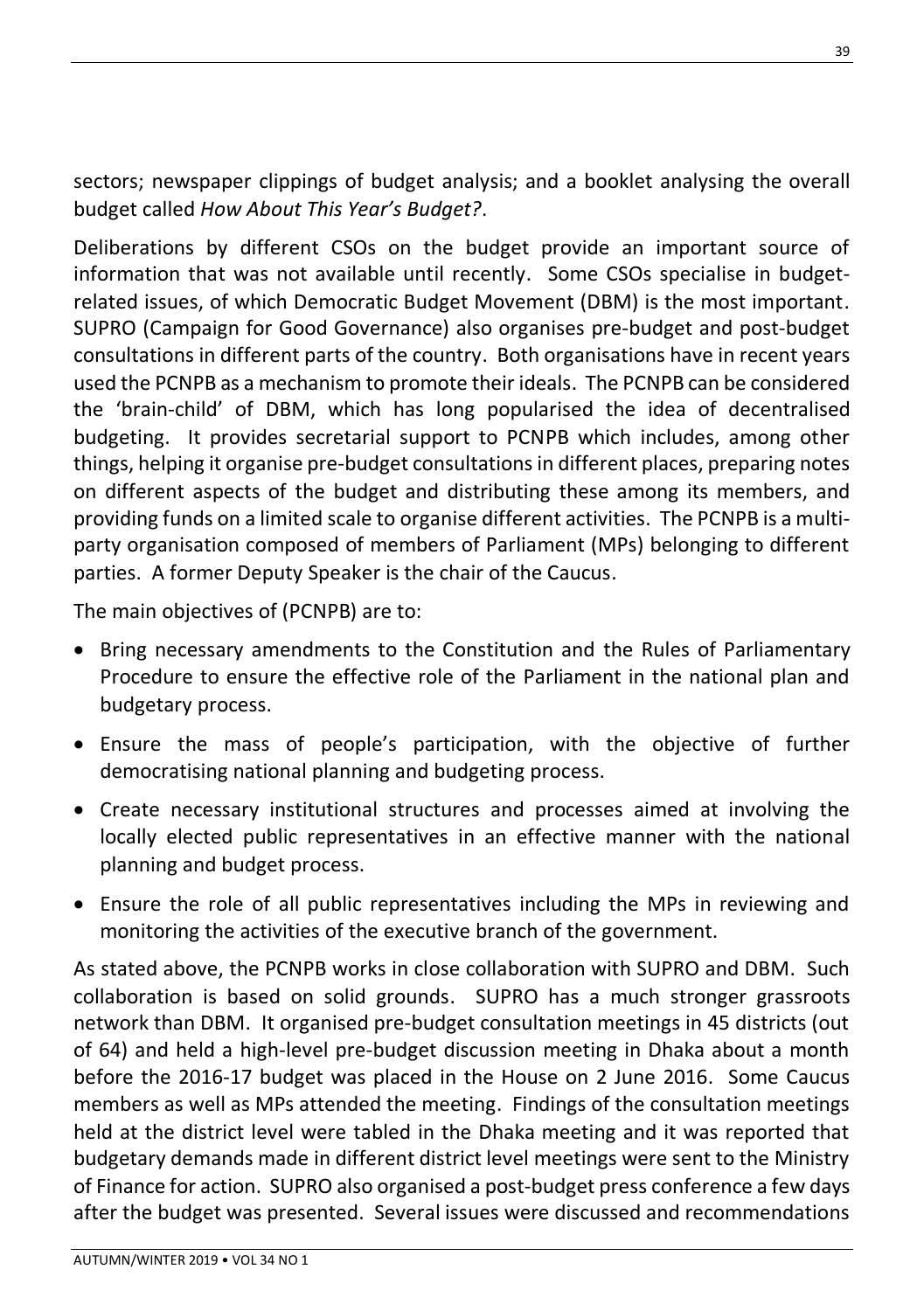made to make the budget more 'pro-people'. Such deliberations provided an important opportunity for different stakeholders to share information and ideas.

PCNPB has more close relations with DBM than with any other CSO. A specialised Dhaka University research organisation – Centre on Budget and Policy – also provides support to the Caucus. These three organisations have collectively done some important work related to the budget. What is particularly important to note is that unlike the past, when the Caucus followed the lead of others in dealing with budgetrelated issues, in recent years it has played a key role. As examples, reference can be made to the organisation by the Caucus of pre-budget meetings in four divisions and a National Budget Convention (People's Budget Assembly) in Dhaka in May 2016, making public a preliminary review of the budget 2016-17, and holding a meeting entitled 'National Budget 2016-17 Review' at the media centre of the Parliament. These are some of the concrete examples of the new leadership role of the Caucus. These mark the beginning of a new trend in parliamentary deliberation on the budget outside Parliament.

The Caucus has a strategic view of the budget. Rather than focusing on every aspect of the budget, it accords importance to those sectors that concern the poor and the disadvantaged; for example, education, health, social security, labour and employment, and agriculture, and Indigenous people. For example, the National Budget Convention (People's Budget Assembly), organised by the Caucus in collaboration with others in May 2016, which was attended by people belonging to different professions, observed that the planned outlay of the budget was unlikely to bring the expected benefits mostly because of the fact that those responsible for implementation were unlikely to ensure the quality of expenditure and its appropriate use. It raised two concerns which it thought were unlikely to be addressed: a strategy for inclusive growth and measures for reducing the ever increasing income inequality. The Caucus made several demands for structural reforms, including decentralisation of the budget, reintroduction of district budgets and devolution of policy areas such as health, primary education and agricultural extension to local government. In an interview, one of the main leaders of the Caucus noted that its members would raise issues of inequality – both income and regional – during deliberations on the budget.

This marks a new trend in the scrutiny of the budget. Unlike the past when the MPs did not show much interest in any such exercise, the Caucus on the Budget has heralded a new beginning, although it is difficult to specify the extent to which it will be able to emerge as a viable institution. Perhaps the greatest challenge facing the Caucus is to devise ways to effectively communicate its views to those who matter – Finance Minister and the Prime Minister. The Caucus often invites the State Minister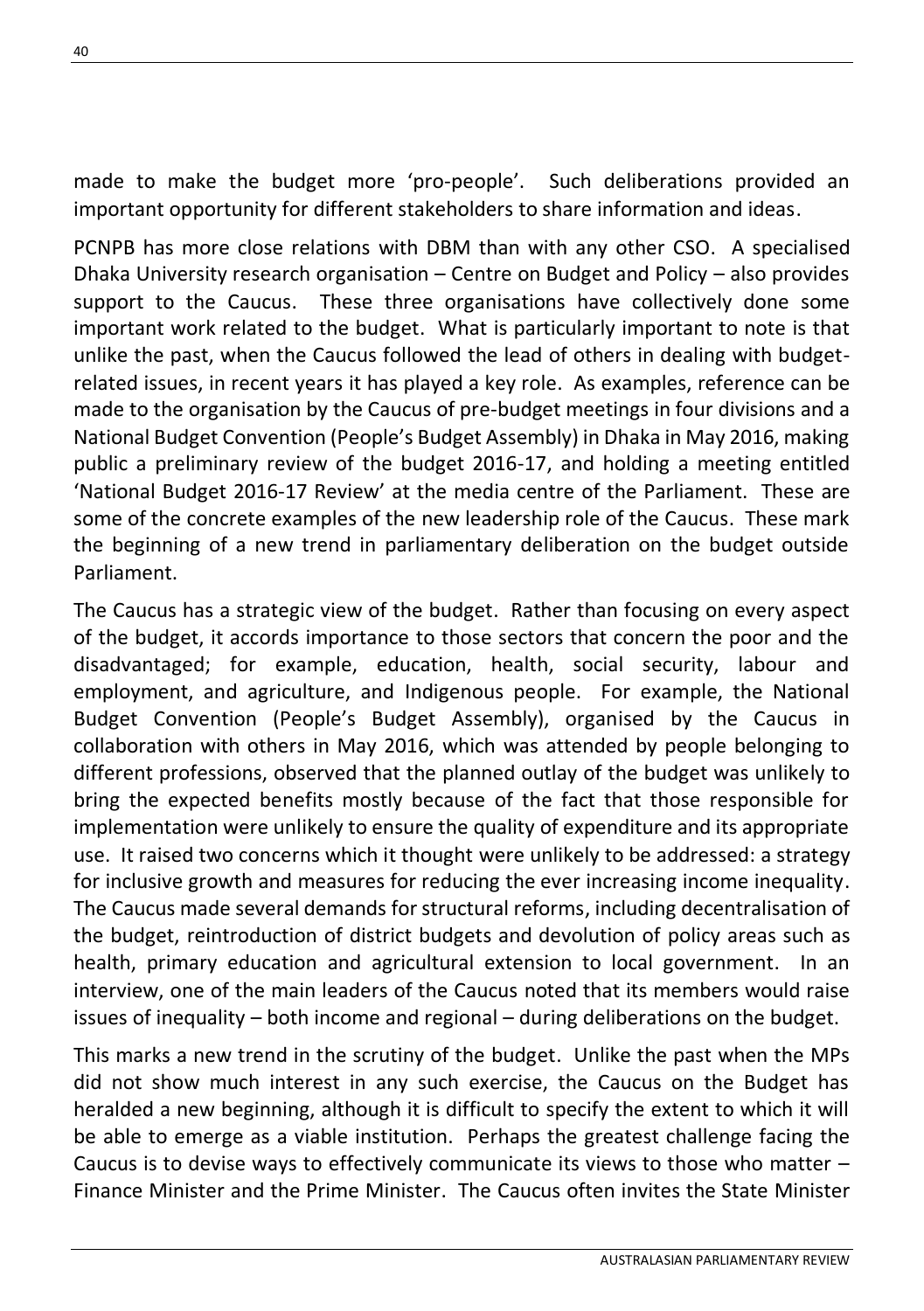for Finance to its pre-budget consultation meetings; however, he does not appear to have any influence over the way decisions on the allocation of resources are made. Nor can every member of the Caucus be seen as equally active. Some are more active than others. One caucus member even expressed ignorance about the fact that he was a member. Two women members of the Caucus also expressed the view that they did not know much about what the Caucus was doing. They attend meetings of the Caucus, supporting it whenever invited. One of them said that she simply agreed to be a member when someone asked her.

This does not mean that Caucus activities do not have any meaning. One positive advantage is that those dealing with matters related to finance will at least have an idea about what the MPs think about the budget. Much of what the MPs say inside the House is structured. Their roles have been predetermined – ruling party MPs will have to say good things about the budget, and the Opposition will say bad things. No major variation has ever been noticed in the behavioural patterns of the Government and Opposition MPs.

# **PARLIAMENTARY DELIBERATION ON THE BUDGET**

The MPs have the opportunity to deliberate on the budget, as stated earlier, at two stages – general discussion on the budget and discussion and vote on demands for grant. Almost all MPs are allowed to take part in the general discussion. For the purpose of analysis here, we focus on the behaviour of the members of the PCNPB. We are particularly interested to determine the extent to which the pre-budget consultation with outside groups and resources made available by DBM (for example, briefing notes, advice etc.) and other organisations (for example, SUPRO) have had any impact on the behaviour of the Caucus members. We have checked word by word deliberation of the Caucus members on the budget for 2015-16. Initial plans to check the budget debates for 2016-17 had to be abandoned as the proceedings have not yet been finalised. Of the total 23 members of the Caucus, 19 took part in the general discussion on the budget for 2015-16.

Our scrutiny shows that the behaviour of Caucus members did not differ in a significant way from that of non-members of the Caucus. Most of the Caucus members lauded the role of the Government in the preparation of the budget. Members belonging to the official Opposition apparently competed with members of the Treasury bench to toe the Government line. Both groups of MPs were more interested in criticising the main Opposition party – the Bangladesh Nationalist Party (BNP), which boycotted the last election – than assessing the budget.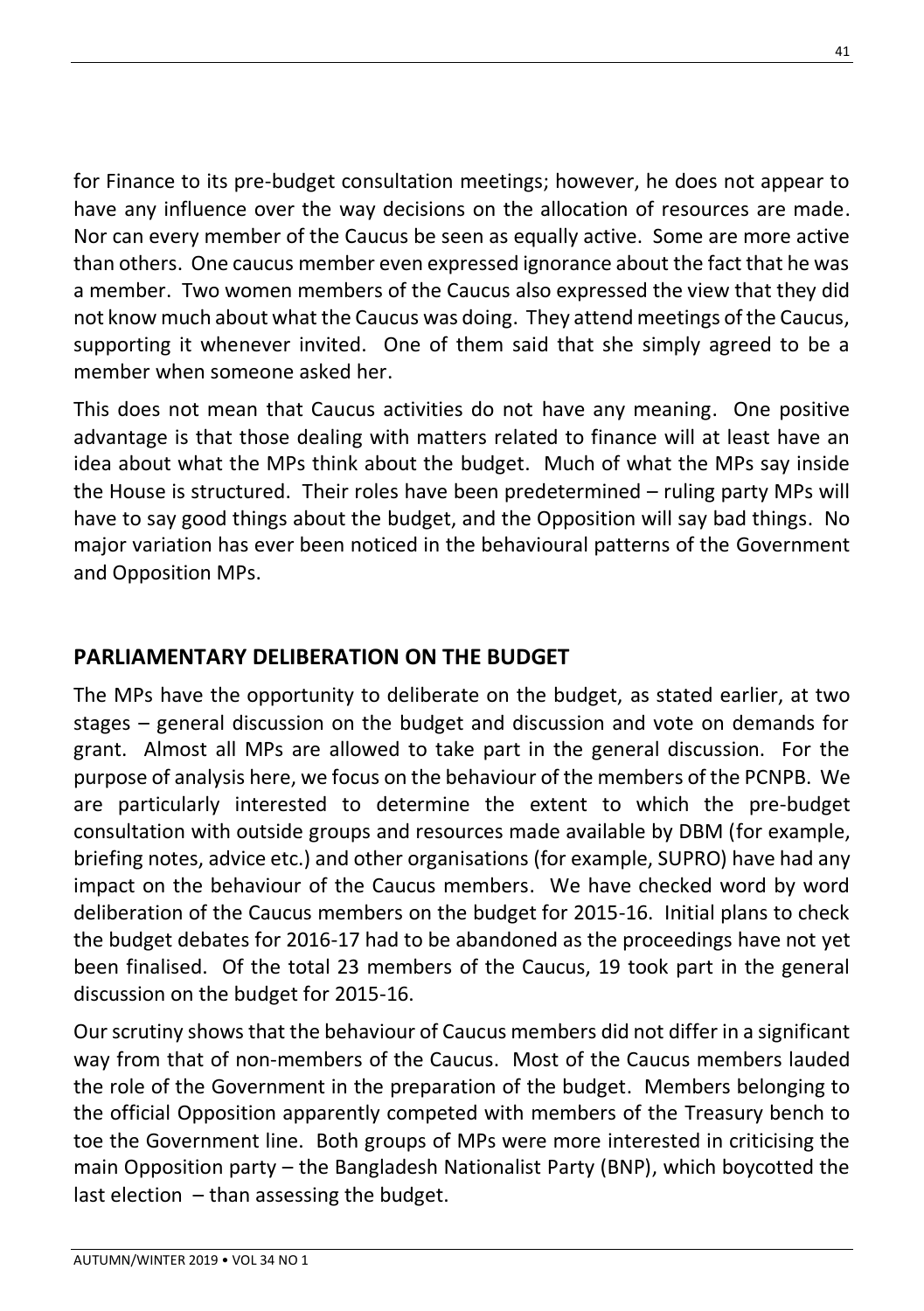Some exceptions, however, could be found. In particular, the top leaders of the Caucus, while appreciating some of the measures of the Government, also criticised it for its failure in different fields. In particular, unemployment, inequality, and education received special attention of the senior members of the Caucus; these issues did not find much prominence in budget debates by other members. One possible reason was that most of the leading members of the Caucus belonged to parties ideologically oriented to 'left' and 'left of centre' politics. Issues mentioned above usually find prominence in election manifestos of those parties. Some of the Caucus members, while taking part in the budget debate, acknowledged support provided by different CSOs that helped them perform better in Parliament.

# **ACTORS, INTERACTIONS AND OUTCOMES: ASSESSING STAKEHOLDERS' OPINIONS**

This section explores the opinion of the main actors associated with the budget review process through the Caucus, particularly its members and members of the Technical Committee providing specialist advice and support to it. As stated in an earlier section, the Caucus receives advice and support from two CSOs and one specialised centre. Much of what follows is based on discussion with members of these organisations. The section begins with examining the way in which members of the Caucus perceived its role.

Most of the Caucus members held a positive opinion about the role of the Caucus, with almost everyone claiming it as a new experience. Almost all of the members acknowledged the support of the CSOs which, as some argued, helped them to make informed commentary on the budget. It is widely acknowledged that the MPs lack knowledge, time and resources to critically review the budget. What they do is to focus on the general aspects of the budget; rarely do they concentrate on specific issues unless these have partisan implications. Members of the Caucus found the support provided by the Caucus very useful and informative. The General Secretary of the Caucus observed that one of its main purposes was to propose ways to make the budget participatory; that is, to involve different groups of people in the budget process and to act as a pressure group, exerting pressure upon the Government to realise this goal. One of the problems, as the Secretary observed, was that the Caucus was an NGO-induced organisation; it did not originate in Parliament. He thus argued that its institutionalisation would probably take longer than one might anticipate.

The setting up of the Caucus itself can be seen as an achievement. No such mechanism existed in the past. A member of the Caucus observed that what is needed most is to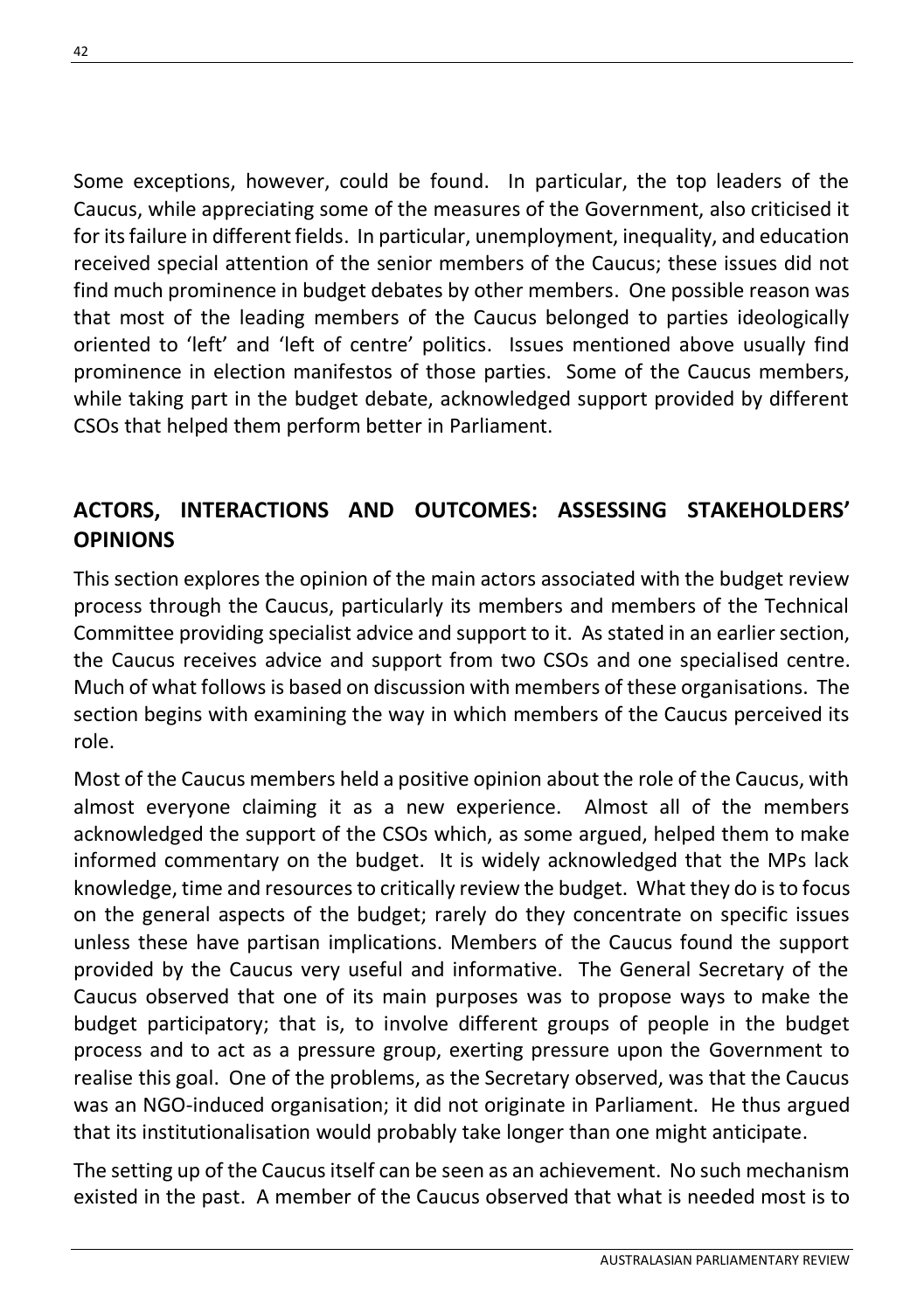adopt measures to make it more active and expressed interest in exploring the ways that these parliamentary bodies worked in other countries. In fact, those providing technical and administrative support to the Caucus—DBM and SUPRO—have observed that many MPs are now becoming interested in its activities, with some requesting information on different aspects of the budget before speaking on it in the House. MPs also ask for clarification on technical points that these organisations gladly provide. These are positive signs.

However, there are challenges in the institutionalisation of the Caucus. One of the prerequisites of institutionalisation is to create a 'critical mass' – spreading the idea of the Caucus to as many MPs as possible and using them for promoting its cause. It will require a respectable tally of MPs willing to work with local leaders and local people, promoting the idea of decentralisation and public participation in the budget process. It is, however, very difficult to get MPs on board. As the head of DBM observed, many MPs erroneously think that the Caucus is an anti-government body. This implies that partisanship still reigns supreme. This attitude needs to change. DBM wants to help the Caucus institutionalise. As a step to achieve the goal, it plans to organise different activities throughout the year. These include orientation sessions for the MPs, holding constituency-based public hearings on different issues that concern the common people such as health, education and safety net programs, and promoting long term relations between the Caucus and different standing committees. As a DBM official observed:

We want to use the Caucus as a proxy ... Our main purpose is to strengthen the standing committees (SCs), to have dialogue with them. Parliament does not have any direct link with the people ... Such links can be established though SCs. SCs can travel to your place. Similarly, you can also turn to SCs to get things done. We may take our Caucus members to SC meetings to give them a message that you need to do more ... Since SCs do not do many important things, we want to set examples though the Caucus so that SCs can emulate.

Another problem is to have access to sufficient resources to organise different events. In other words, problems of finance will also figure prominently if DBM wants to promote the ideals of participatory budgeting and to involve the MPs in the process. DBM appears to be aware of the problem; it has already started collaboration with likeminded organisations. As a first step towards making the collaboration a success, DBM and 16 other CSOs helped the Caucus organise the 2016 National Budget Convention in Dhaka.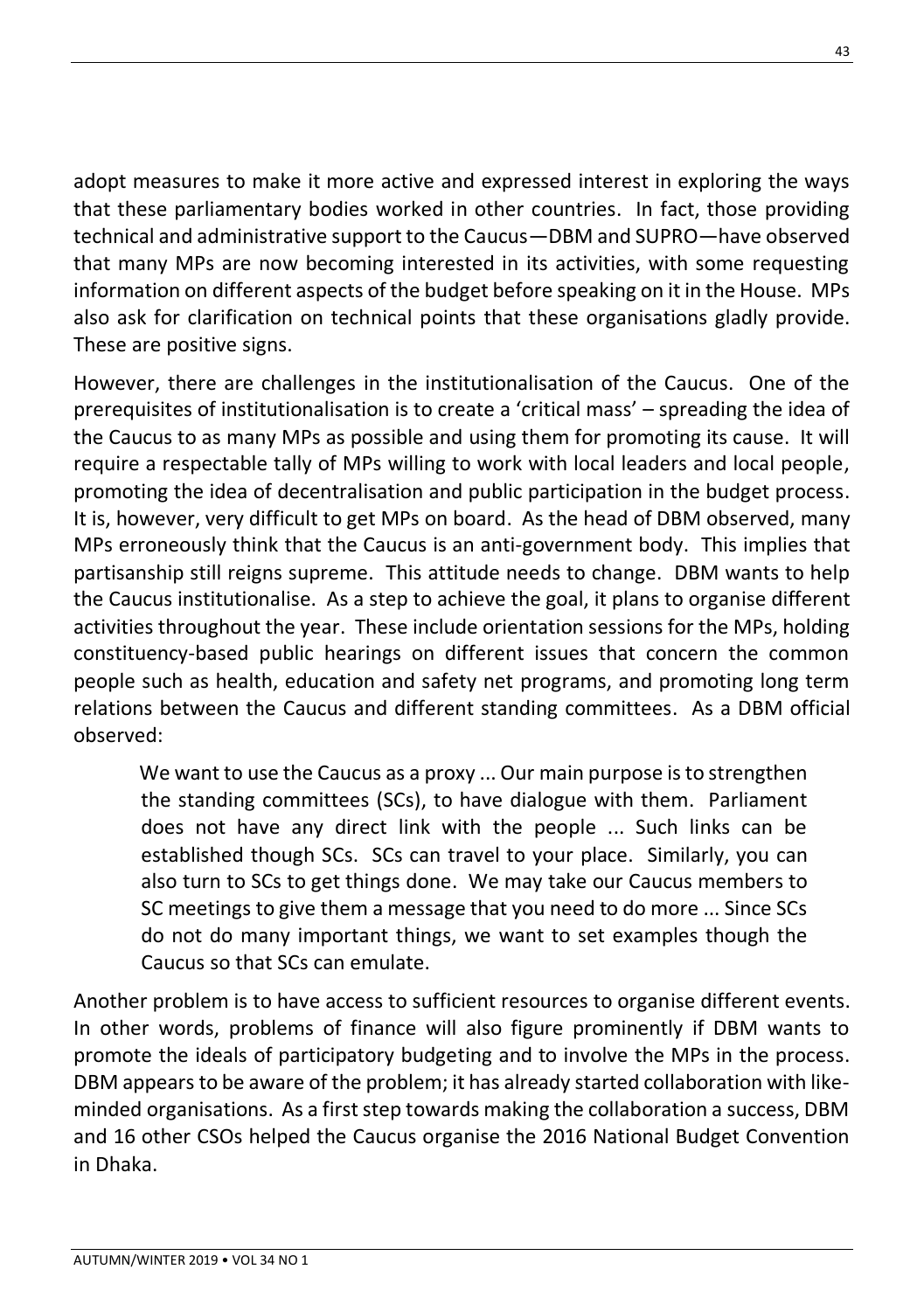Perhaps the greatest risk in the institutionalisation of the Caucus is uncertainty about the re-election of most of its active members. Those members who appear to be serious about making the Caucus work have been ideologically oriented to 'left' politics. Those providing technical support to the Caucus are their ideological 'soul mates'. One can find some kind of fusion of ideological interests in the formation and working of the Caucus. But Caucus members belonging to other parties  $-$  AL and JP  $$ do not appear to have any serious interest in its working. If and when inclusive parliamentary elections are held in the future, it is unlikely that the active members of the Caucus will be able to get elected. The AL MPs who have the prospect of being elected are unlikely to promote the ideals of the Caucus without the permission of the party. It is quite unlikely that any major party will ever support the formation and working of any such initiative. Nor do MPs belonging to the two main parties – AL and BNP – appear to be really keen to form such forums.

There is, however, a case for optimism about parliamentary reform, or at least about maintaining and perhaps strengthening parliament-civil society relations, even in the case of this Caucus becoming defunct and a new Caucus not being formed. The main architect of the Caucus observed that even if it did not exist, the spirit underlying its formation would exist. To understand this, one has to know the background to the formation of the Caucus and the philosophy underlying its work. To quote him:

The formation of Caucus was more informal than formal. Those who are its members have strong 'friendship ties'. We held many informal meetings before its formation. Those attending such meetings are of similar age. Even if some of the members are not elected in the next election, we will continue undertaking the kind of activities the Caucus is doing, may be under the banner of ex-MPs' Caucus. We will use this forum as a platform outside the House. We have already started networking with like-minded organisations ... 17 organisations joined us in organising this year's National Convention on the Budget. This collaboration will continue in the future.

As stated earlier, another CSO – SUPRO – has also worked with the Caucus and MPs for several years. It has also planned some important activities for MPs. SUPRO has decided to work with MPs, no matter whether a Parliament is elected properly or not, and whether its legitimacy is recognised or not. The General Secretary of SUPRO observed:

We do not want to ignore the MPs; rather we want to involve them in different activities through an education process. We don't have representation in Parliament. So if we want to influence Parliament, we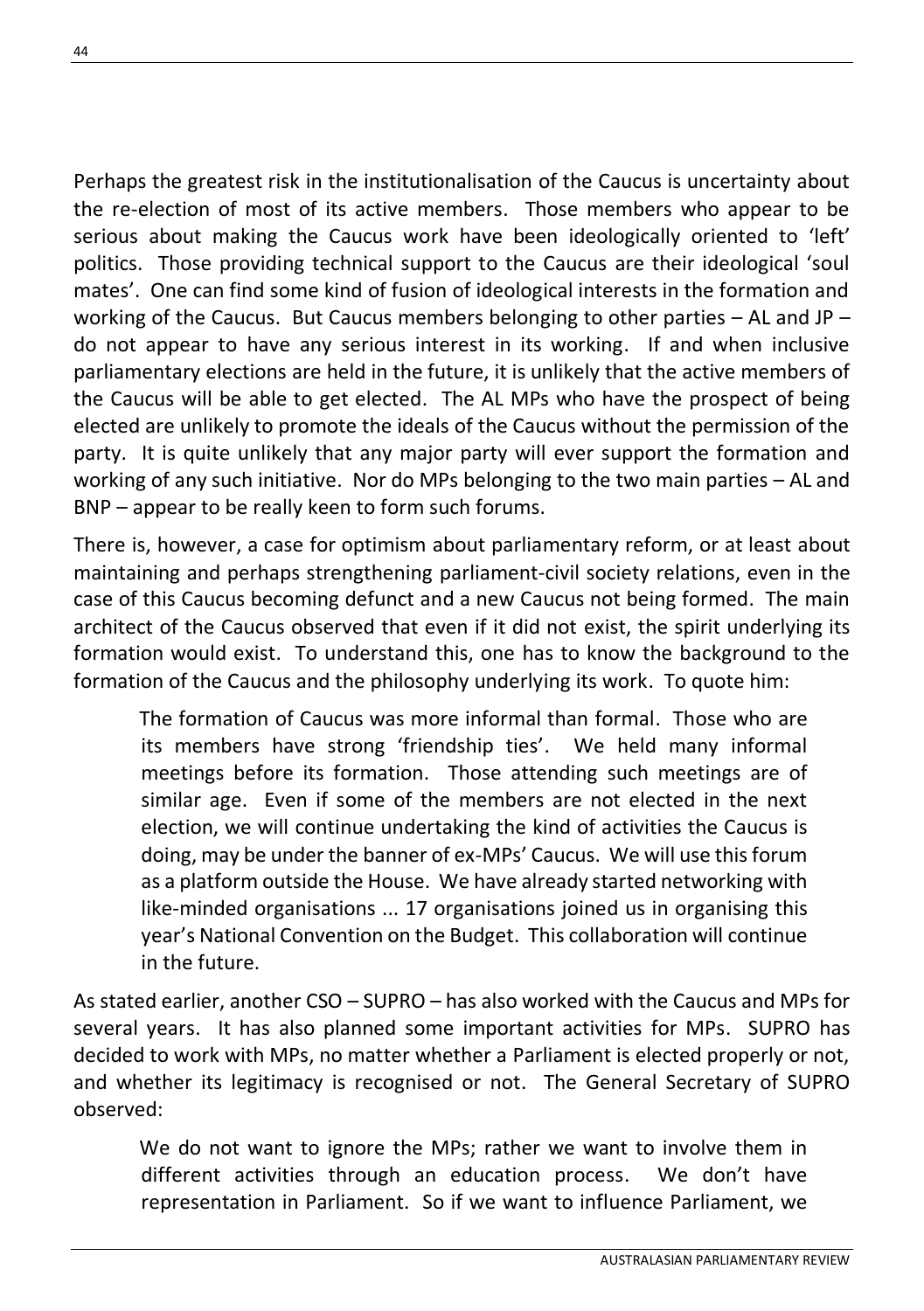need access to MPs. We need MPs to raise 'our' issues in the House. We have thus decided to work with the MPs' Caucus.

SUPRO has devised a five-year plan, one of whose important elements is to work with MPs in a more structured way. It has targeted two standing committees – Finance and Planning – and decided to work with their members in the next few years. Two main objectives that underlie SUPRO interaction with the MPs and committee members are: first, to organise pre-budget discussion with the participation of MPs; and second, to take MPs to the grassroots. SPRO Secretary observed:

We will invite MPs to District consultations we organise throughout the year. People will listen to what they (MPs) want to say; they should also be able tell the MPs what they want them to do. MPs usually don't have direct interaction with the people after the elections – there may be oneto-one MP-constituency contact, but not many programmatic interactions – … through our regular district consultation we want to bridge the gap.

What is especially important to note, as the SUPRO Secretary has observed, is that there is now a kind of demand-driven interaction between the two; this is in sharp contrast to the supply-driven interaction that existed in the past. For example, MPs now want a quarterly report from the civil society perspective on the implementation of the budget. Part of the reason is that they probably want to tally the claims of the Finance Minister in quarterly reports tabled in the House on the implementation of the budget with reports provided by the civil society, to see where there are any discrepancies and what reasons lie behind them. The Parliament Secretariat generally cannot provide this support, mostly because of a lack of trained staff support.

SUPRO has agreed to this request from the MPs. It also has plans to organise events and meetings every three months, using members of the Caucus as the focal point. Probably one of the important successes of the CSO interaction with MPs over the years is that MPs have become more accessible. MPs want some kind of intellectual support from the CSO that the Parliament Secretariat cannot provide. The SUPRO Secretary observed: 'If we want MPs to talk about our concerns and issues in Parliament, we need to provide such intellectual support to them'. DBM has now formed a group of 11 people who can provide ready support on different issues to the Caucus, preparing position papers for the MPs on the 11 areas of the budget.

The SUPRO Secretary has observed:

Many MPs now express interest to attend our District level consultation meetings. We have, as a matter of principle, decided to involve them with our different activities in at least 45 Districts where we work. Earlier we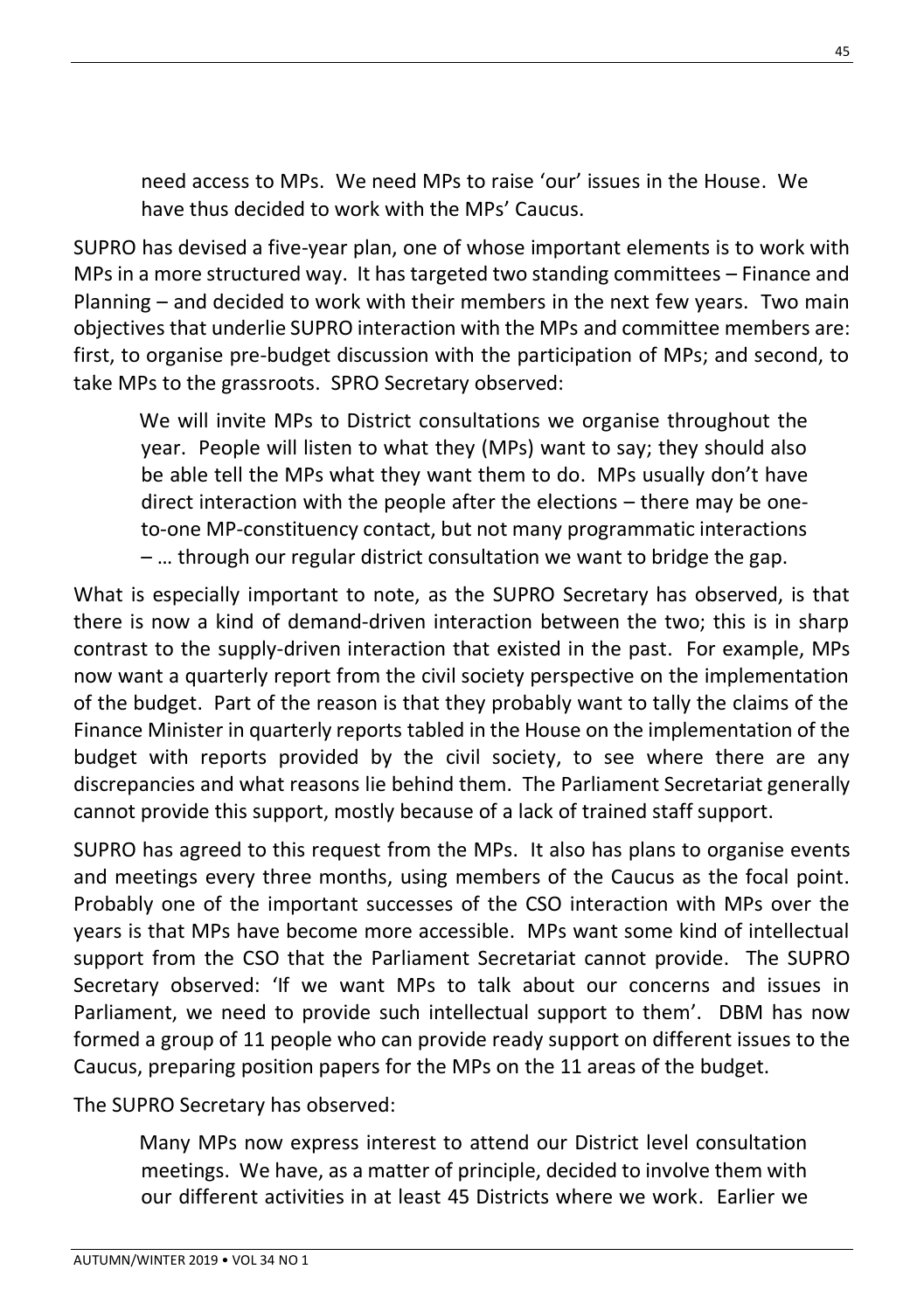did not have much interaction with them. Now we invite them almost as a routine. We have also decided to work with possible MP candidates in different Districts. We will identify four/five MP aspirants in each constituency and make them part of our consultation process, will share our demands (for actions) with them and those who will be elected will certainly be, in one sense, our 'people'. We have a plan to devise projects with MPs as the main focus in the future.

The Secretary further said:

Our main strength is our non-party image. We do not support or oppose any MP or party. We work for the people and with the people. MPs also want a platform to speak up their mind that they cannot do in party forums or Parliament. Thus, whenever we invite, they readily accept it. They openly say that we do not have role in the Parliament except thumping the table, expressing support to the party. We enjoy some freedom to say what we want to say [in this forum]. Media can also quote us.

It is evident from the discussion above that better scope exists for MP-CSO interaction now than in the past. Both perceive mutual benefits from such interaction. The extent to which such interaction has had any impact on parliamentary behaviour is difficult to ascertain. What, however, can be observed is that the recognition by CSOs that they need the support of the MPs to promote their cause in Parliament, along with the willingness of the MPs to consider CSOs as an important source of support, is likely to strengthen relations between the two. In the long run, this is likely to help promote democratic consolidation in the country. Assessing the success or failure of such interaction only on the basis of whether any change has been made in the budget is likely to be defective; interaction has a larger meaning that has not yet been recognised by many or explored in detail.

#### **CONCLUSION**

It is widely recognised that the MPs do not have much scope to influence the outcome of the budget. The mostly play a reactive role. This, however, does not automatically imply that the deliberation on the budget is something like *tamasha* (fun). To the contrary, issues of national importance – economic, political and social – frequently come up for discussion during the budget discussion. Senior and experienced Opposition members have frequently made critical comments on the Government's economic policies, challenging Government arguments and specifying the areas where deficiencies can be found. It has also become customary for members and in particular,